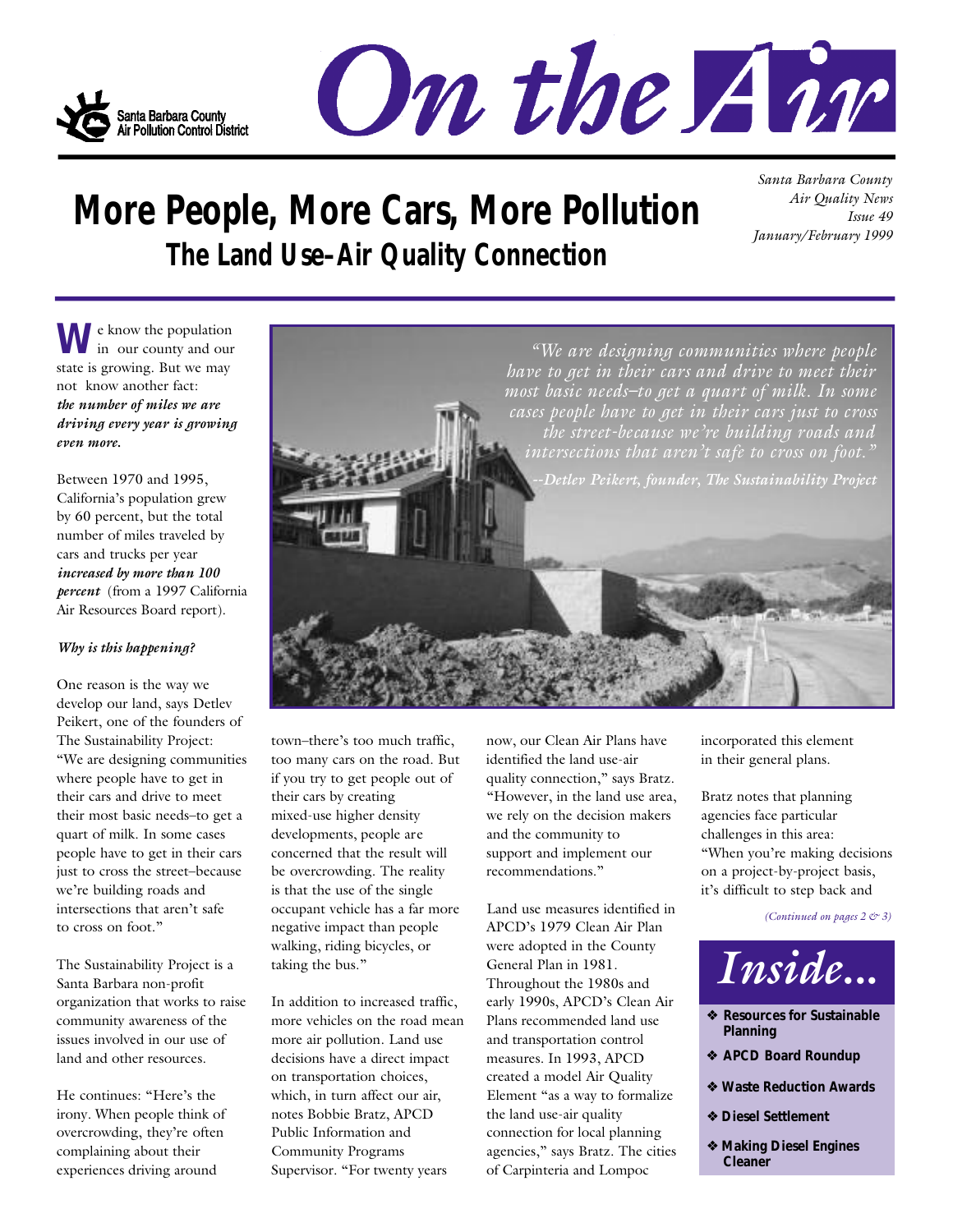

# **The Land Use-Air Quality Connection (cont'd)**

**Sustainability means: "meeting the needs of the present generation without jeopardizing the ability of future generations to meet their needs"** 

*--from the United Nations World Commission on Environment and Development* 



*Recently 324 new signs marking bike routes were installed in the southern portion of the county, from Ellwood to just west of Carpinteria. The sign installation, a collaborative initiative by Santa Barbara County, the City of Santa Barbara, Santa Barbara County Association of Governments, and the Santa Barbara Bicycle Coalition, was funded by a federal grant. For a copy of the county bike map, call Traffic Solutions at 963-7283.* 

look at the Big Picture. It's hard to see the cumulative effect of these projects and how they are part of a pattern that encourages use of the car, and discourages bicycling, walking, or use of public transit."

The overall impact on air pollution is significant, notes Ron Tan, APCD Air Quality Engineer. "When you look at our emissions inventor y, it stares you right in the face: cars and trucks cause more than half of the air pollution," says Tan.

The California Air Resources Board, which has regulatory authority over pollution from cars and trucks, has implemented several successful statewide programs to reduce vehicle pollution. But even reduced emissions from cars accumulate when more cars drive more miles every year.

And although APCD has no regulatory authority over vehicle pollution, the agency has initiated and funded a number of voluntary projects, such as the Clean Air Express commuter bus service, and other projects promoting transit and bicycle use.

But eventually, it still comes back to land use planning, notes Tan. "In the past, planning processes have not always accounted for the true costs of development. We need for communities and agencies to focus their attention on the costs–economic costs, environmental costs, and public health costs–of certain kinds of development and the effect on our air."

APCD is responsible for reviewing air quality impacts of new development projects under the California Environmental Quality Act (CEQA) and National Environmental Policy Act (NEPA) requirements. As appropriate, APCD recommends "mitigation measures," or steps project developers can take to minimize air pollution impacts. These can range from standard measures to control dust from construction to measures that promote use of alternative transportation (for example, by funding installation of a bus stop or bike racks or production of educational air quality materials).

Quality Specialist Vijaya Jammalamadaka who, with Tan, led the seminar, remarks: "Air quality is a regional problem. We would like to see land use planning agencies make more use of a variety of strategies in their review of projects. We would like to see them include policies in their plans and ordinances to reduce the number of vehicle miles traveled."

The need to re-focus attention on land use planning is also cited in the long-range Regional Transportation Plan (RTP) that Santa Barbara County Association of Governments (SBCAG) has developed for the area.

*"When you're making decisions on a project-by-project basis, it's difficult to step back and look at the Big Picture. It's hard to see the cumulative effect of these projects and how they are part of a pattern that encourages use of the car, and discourages bicycling, walking, or use of public transit."*

APCD's 1998 Clean Air Plan notes the importance of nontraditional approaches to air pollution control, and the importance of transit and pedestrian oriented planning. In its December 1998 meeting, the APCD Board adopted the 1998 Clean Air Plan, and approved plans for APCD to work with its Community Advisory Council to address impacts of land use decisions on air quality.

Recently APCD held a seminar for county and city planners on how to assess air quality impacts of developments. APCD Air

The 1995 RTP notes that most communities have an existing pattern of development that makes it difficult to use alternative transportation.

The RTP recommends that jurisdictions examine their land use policies and zoning ordinances to ensure that "future transportation problems are reduced through a land use pattern conducive to alternative transportation modes."

Community involvement is the critical component of making changes, notes Peikert: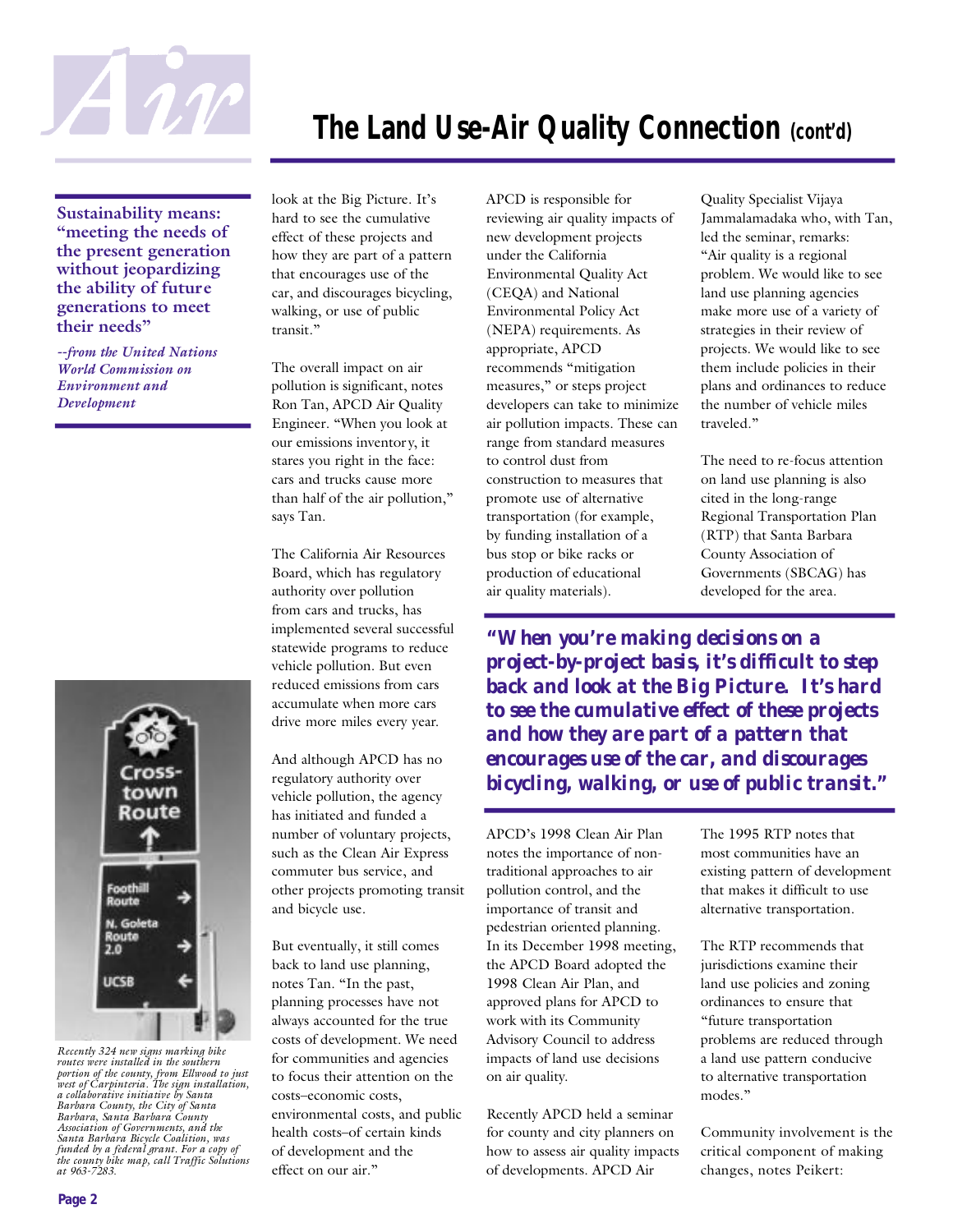## **...Land Use-Air Quality (cont'd)**

#### **APCD Board Roundup**

Following are the highlights of the December and January Board meetings.

#### **December**

- Executed grant agreements ✓ with two farms for repower of agricultural booster pumps with low-emission engines.
- ✓ Approved the 1998 Clean Air Plan.
- Received and filed APCD's ✓ report on its Air Toxics "Hot Spots" program.
- Authorized APCD ✓ Director to pursue an increase in state subvention funds.

#### **January**

- Executed grant agreements ✓ with two farms for repowers of agricultural booster pumps with low-emission engines.
- $\boldsymbol{\mathcal{J}}$  Adopted amendments to Rule 102, Definitions.
- $\boldsymbol{\mathcal{J}}$  Received a briefing on diesel exhaust.
- Approved grant agreement ✓ with Ventura County Air Pollution Control District for repower of the Ventura-Santa Barbara Clean Air Express bus with a compressed natural gas engine, and authorized APCD Director to provide up to \$77,660 for this repower.
- Approved grant agreement ✓ with Santa Barbara Airbus to operate the Clean Air Express Commuter Bus Program.
- Approved a one-year time ✓ extension of APCD's Electric Vehicle Buydown Incentive Program through January 31, 2000.
- Approved APCD projects ✓ to be submitted for funding consideration in the development of the 1999 Federal Transportation Improvement Program.



*APCD's Ron Tan (left) and Vijaya Jammalamadaka (right) discuss the land use-air quality connection with Detlev Peikert, a founder of the Santa Barbara-based Sustainability Project.*

"We need more people to participate in the planning of their communities. We need to encourage people to start thinking about what constitutes a livable community, and to understand that we may need to start doing some things differently."

"We need to demonstrate for people the link between land use, transportation, and air quality. And we need more examples of good kinds of developments, that support a sustainable community model."

Communities in this county have always been more active in looking at land use issues than in some other parts of the state. Recently there have been several signs of renewed energy in this area, including: successful efforts to support open space along the Carpinteria Bluffs and in Las Positas Park; installation of new bike route signs in the South County; a new housing development for Santa Maria, designed with 700 single-family units, a church, a park, school and greenbelt, all within easy walking distance; the revitalization of Goleta Old



Town; adoption by the City of Santa Barbara of the Bicycle Master Plan; continued focus on bikeways in North County; a successful international conference last fall on bicyclefriendly and pedestrian-friendly community design (the Pro Bike Pro Walk conference); and commitment by SBCAG to prioritize transit and alternative transportation for federal transportation funding.

Said Jammalamadaka: "We're encouraged by the community's efforts to work towards sustainable planning. At APCD we're committed to working collaboratively with all of the other agencies and stakeholders to realize this vision."

*For more information, contact Bobbie Bratz at 805.961.8920/ BratzB@sbcapcd.org, Ron Tan, Ph.D. at 805.961.8812/ TanR@sbcapcd.org or Vijaya Jammalamadaka, AICP at 805.961.8893/ JammalamadakaV@sbcapcd.org For more information on the Regional Transportation Plan contact Ann Lawler, SBCAG, at 568-2546 or alawler@sbcag.org.*

#### **Resources For Sustainable Planning**

- ◆ **1998 Clean Air Plan, Santa Barbara County APCD, available at http://www.sbcapcd.org**
- Scope and Content of Air Quality Sections in Environmental Documents Santa Barbara **County APCD, 1998 (available by calling 805.961.8893)**
- Santa Barbara's Innovative Building Design Review Committee at: **http://www.silcom.com/~sbcplan/ibdrc.html**
- The Sustainability Project, Santa Barbara, 805.966.3355
	- ◆ The Land Use-Air Quality Linkage: How Land Use and Transportation Affect Air Quality, **California Air Resources Board, 1997, available at http://www.arb.ca.gov/linkage/linkage.htm. Also on the ARB site, see Transportation-Related Land Use Strategies to Minimize Motor Vehicle Emissions: An Indirect Source Research Study, June 1995, and information on the new planning Urbemis7G software, available at http://www.arb.ca.gov/urbemis7/urbemis7.htm**
	- Beyond Sprawl: New Patterns of Growth to Fit the New California available at: **http://www.bankamerica.com/community/env\_p8.html**
	- One stop guide for local governments at: http://www.iclei.org/la21/onestop.htm.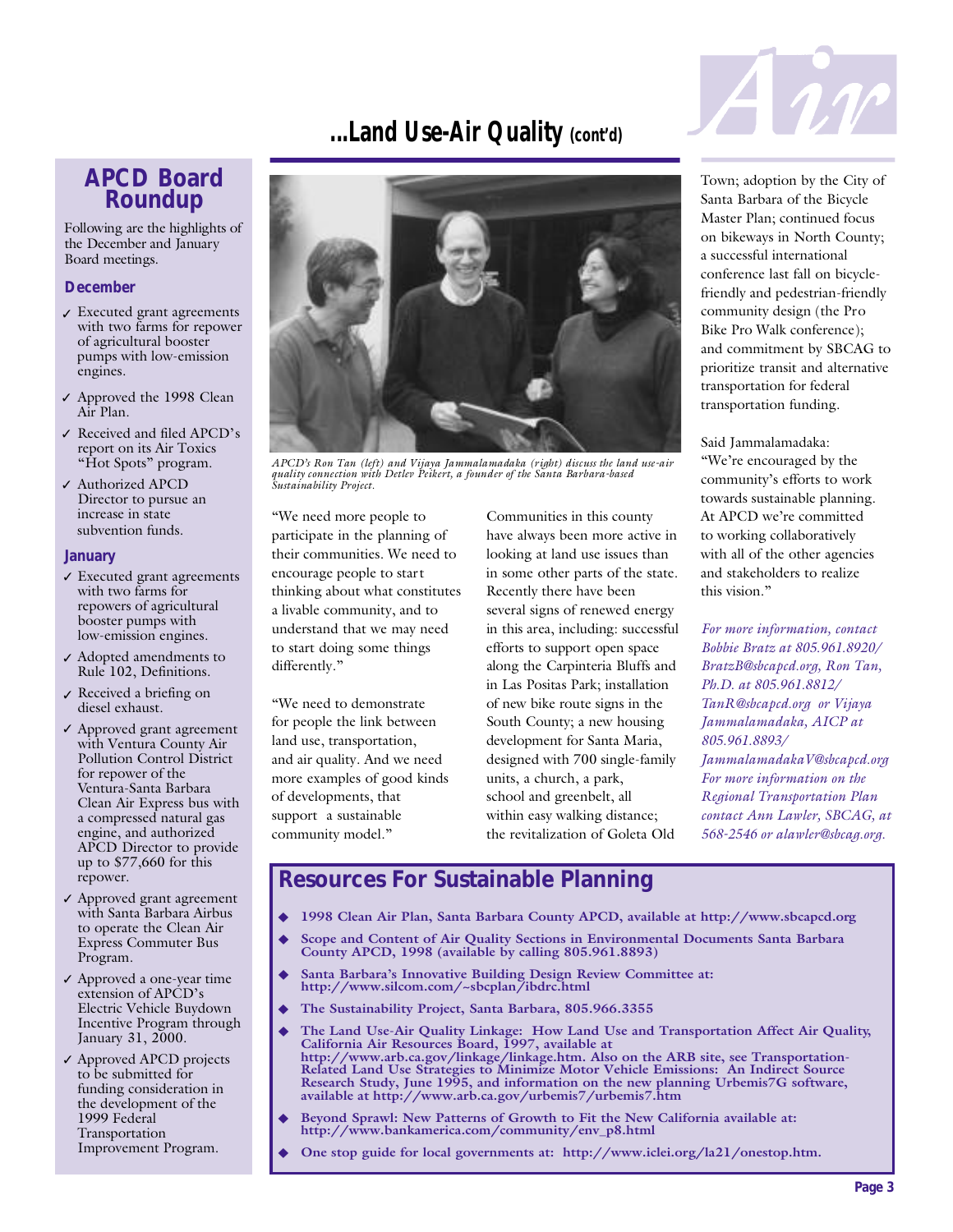

#### *Air Pollution Control District Board*

Supervisor Naomi Schwartz *First District Santa Barbara County* Supervisor Susan Rose *Second District Santa Barbara County* Supervisor Gail Marshall *Third District Santa Barbara County* Supervisor Joni Gray *Fourth District Santa Barbara County* Supervisor Tom Urbanske *Fifth District Santa Barbara County* Councilmember Russ Hicks *City of Buellton* Councilmember Dick Weinberg *City of Carpinteria* Mayor Sam Arca *City of Guadalupe* Councilmember DeWayne Holmdahl *City of Lompoc* Councilmember Elinor Langer *City of Santa Barbara* Councilmember Larry Lavagnino *City of Santa Maria* Councilmember Ed Andrisek *City of Solvang*

## **APCD Board Calendar**

*All meetings start at 2 p.m. For final meeting agendas, call the APCD Board Clerk, 5 6 8 - 2 2 4 7 .*

**February 18, 1999**  Board of Supervisors Hearing Room 105 East Anapamu Street Santa Barbara

**March 18, 1999**  Solvang Municipal Center Solvang Board Room 1644 Oak Street Solvang

**April 15, 1999**  Board of Supervisors Hearing Room 105 East Anapamu Street Santa Barbara

**May 20, 1999**  Lompoc City Council Chambers 100 Civic Center Plaza Lompoc

### **Community Advisory Council**

The APCD Community Advisory Council meets the second Wednesday of every month at the Windmill Motor Inn in Buellton. The public is welcome. For more information, call Linda Beard, 961-8853.

# **Permit & Compliance Summary**

|                                              | NOV | DFC. |
|----------------------------------------------|-----|------|
| ATC Applications Received                    | 4   | 8    |
| ATC Permits Issued                           |     | 2    |
| <b>PTO Applications Received</b>             | 9   |      |
| <b>PTO Permits Issued</b>                    | 2   | 6    |
| <b>Exemption Requests</b>                    | 3   |      |
| <b>Exemptions Determined</b>                 | 2   | O    |
| <b>Inspections Made</b>                      | 128 | 72   |
| Notices of Violation Issued                  | 11  | 26   |
| Administrative Infractions (subset of above) | 5   | 4    |
| Complaints Received                          | 15  | 8    |

# On the Net • www.sbcapcd.org

#### ❖ **APCD's 1998 Clean Air Plan**

The final plan adopted by the APCD Board in December of 1998, which shows how we will continue to improve the air quality in our county, and meet the deadline to attain the federal one-hour ozone standard.

#### ❖ **APCD's Air Toxics "Hot Spots" Program Annual Report**

The report that was issued and approved in December 1998. The report and web pages describe the APCD program, and provide questions and answers on air toxics.

#### ❖ **Learning About Air Pollution**

Web pages with links for students, teachers, and parents.



**Main Office**

26 Castilian Drive, B-23 Goleta, CA 93117 (805) 961-8800

**Business Assistance** (805) 961-8868

**Daily Air Quality Report** (805) 961-8804

**Complaints/Public Information** (805) 961-8800

**World Wide Web** www.sbcapcd.org

**E-Mail** apcd@sbcapcd.org *On the Air is a bimonthly newsletter published by the Community Assistance Section of the Santa Barbara County Air Pollution Control District.* 

*For further information on items in this newsletter, or to be added to our subscription list, please call Bobbie Bratz, 961-8920.*

*Our Vision: Clean Air*

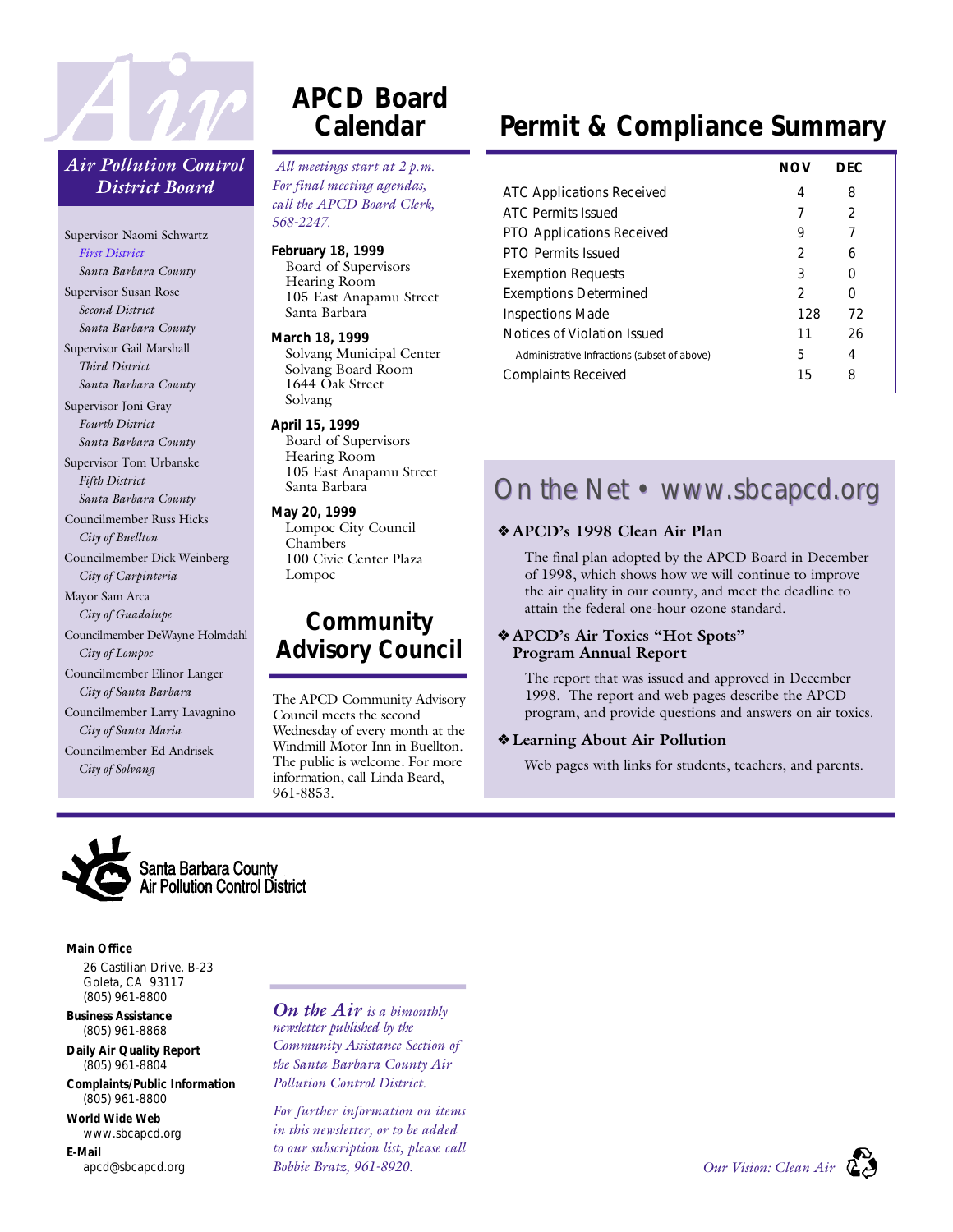

# Business Focus

*Business Oriented Air Quality News • January/February 1999*

# **Businesses Honored for Reducing Waste**

**F** ive county businesses<br>recently received 199 recently received 1998 Waste Reduction Awards Program (WRAP) awards, as part of a program administered by California Integrated Waste Management Board.

As generators of more than half the state's waste, businesses play a major role in helping local governments cut the amount of garbage going to landfills. The WRAP award recognizes companies that develop creative and aggressive programs to reduce the amount of waste sent to landfills.

*The five local companies that received 1998 WRAP Awards are listed below.*

**ABC-CLIO (Santa Barbara)** was recognized for its progressive recycling program.

**Art from Scrap (Santa Barbara)**, a program of the Community Environmental Council, was recognized for its programs promoting recycling by businesses, and for its own recycling activities.

**Hendry Telephone Products (Goleta)**, was recognized for progressive programs recycling wood pallets. The company, a 1997 Green Award winner, estimates it saves \$319,000 to \$599,000 per year by using recyclable pallets.

**Marian Residence (Santa Maria)**, was recognized for its recycling and conservation programs.

**McGhan Medical Manufacturing (Santa Barbara)** was recognized for its progressive recycling programs, and for programs encouraging bicycling and carpooling.

The Buellton Senior Center and the Ark Gallery in Solvang received awards under a different program, the annual Waste Reduction Recognition Program sponsored by the cities of Buellton and Solvang and the Buellton Chamber of Commerce. Honorable mentions were awarded to Pea Soup Anderson's Restaurant, New West Catering, Ace Hardware, and Santa Ynez Valley Real Estate.

The Buellton Senior Center was recognized for its involvement in recycling, reuse, waste exchange, and energy and water conserving projects since 1993. The Ark Gallery was recognized for its efforts in recycling, reuse and energy conservation since 1974.



*James Keenan, President of Hendry Telephone Products, Green Award winner, and winner of a 1998 WRAP award (see article). Hendry estimates it saves \$319,000 to \$599,000 in shipping and material costs per year by using recyclable corrugated pallets. The pallets weigh 10-12 pounds each and cost less than wood pallets that weigh 100 pounds each.*

# **Billion Dollar Settlement with Diesel Engine Manufacturers**

**O**<sup>n</sup> October 22, the U.S.<br>Agency (USEPA) and Justice n October 22, the U.S. Environmental Protection Department announced a one-billion dollar settlement with the diesel engine industry for clean-air violations. The settlement, the largest in Clean Air Act enforcement history, included \$83.4 million in a civil penalty.

The settlement resolved charges that seven manufacturers of heavy-duty diesel engines installed devices on their engines that allowed the engines to meet USEPA emission standards in tests, but defeated emission controls in actual highway driving. These devices are prohibited under the Clean Air Act. USEPA

estimates these engines emitted more than 1.3 million tons of excess nitrogen oxides (NOx) in 1998 alone, the equivalent of putting an additional 65 million cars on the road. The 1.3 million tons represents six percent of all NOx emissions from cars, trucks and industrial sources in 1998. USEPA

*(Continued on back)*

### **Reminder for APCD Permit Holders**

*Air Toxics and Annual Reports Due March 1*

*Your annual report is required to comply with your facility's APCD Permit to Operate. Instructions are on the annual report form and/or in your permit.*

*For more information, contact the Business Assistance Line at 961-8868.*